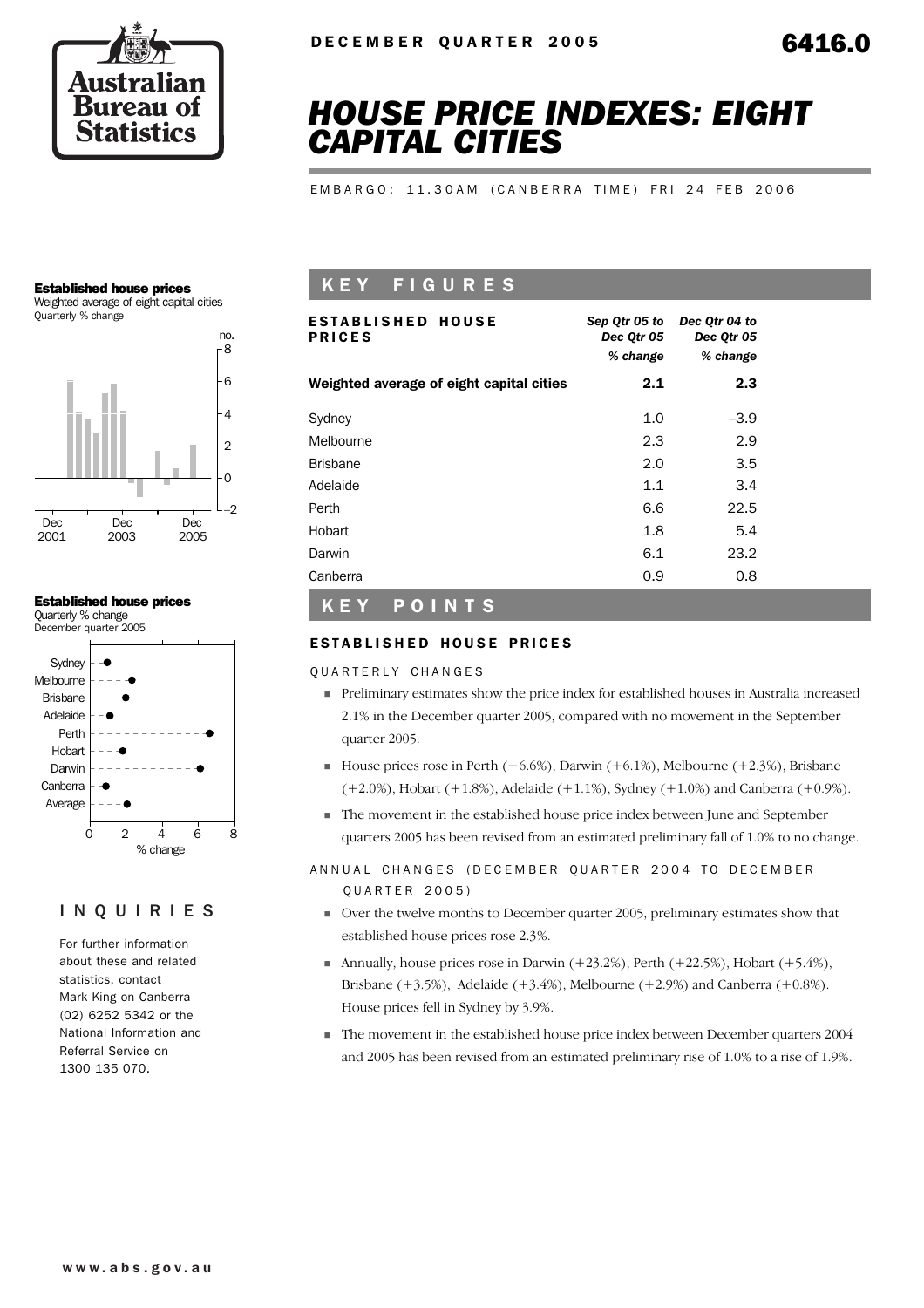## NOTES

| FORTHCOMING ISSUES                        | ISSUE (Quarter)                          | <b>RELEASE DATE</b>                                                                                                                                                                                                                                                                                                                                                                                                                                                                                                                                                                                                                                          |
|-------------------------------------------|------------------------------------------|--------------------------------------------------------------------------------------------------------------------------------------------------------------------------------------------------------------------------------------------------------------------------------------------------------------------------------------------------------------------------------------------------------------------------------------------------------------------------------------------------------------------------------------------------------------------------------------------------------------------------------------------------------------|
|                                           | March 2006                               | 25 May 2006                                                                                                                                                                                                                                                                                                                                                                                                                                                                                                                                                                                                                                                  |
|                                           | <b>June 2006</b>                         | 24 August 2006                                                                                                                                                                                                                                                                                                                                                                                                                                                                                                                                                                                                                                               |
|                                           |                                          | .                                                                                                                                                                                                                                                                                                                                                                                                                                                                                                                                                                                                                                                            |
| CHANGES IN THIS ISSUE                     | (cat. no. 6416.0).<br>Explanatory Notes. | A new table (Table 9 Revisions to Established House Price Index Series, Australia) is<br>introduced with this publication. This table presents revisions in estimates of the<br>'leading indicator' terms, when compared with the subsequent final estimate, for the<br>Established House Price Index, Weighted Average 8 Capital Cities. Equivalent capital city<br>tables for these revisions are available from the ABS Website <http: www.abs.gov.au="">.<br/>(Refer to the data cube under the 'Details' tab for House Price Index: Eight Capital Cities<br/>For more information on the 'leading indicator' terms, see paragraphs 12-15 of the</http:> |
| HISTORIC ESTABLISHED<br>HOUSE PRICE INDEX |                                          | The current methodology for calculating the established house price index was<br>introduced in September quarter 2005, with historic data commencing in March quarter<br>2002. The previous established house price index, calculated using the pre-September<br>quarter 2005 methodology, is available as time series spreadsheet table 10 of House Price<br>Indexes: Eight Capital Cities (cat. no. 6416.0) on the ABS web site. The series<br>commences in June quarter 1986 and concludes in June quarter 2005.                                                                                                                                          |
|                                           |                                          | The table has been presented for historical purposes for users who may be interested in<br>an indicator of established house prices movements over a longer period than is<br>available using the current methodology. Because of the different methodologies used to<br>calculate this historical series and the new established house price index series, it is not<br>recommended that the historical series be used as a proxy for back-casting the new<br>established house price index for periods prior to March quarter 2002.                                                                                                                        |
|                                           | Dennis Trewin                            |                                                                                                                                                                                                                                                                                                                                                                                                                                                                                                                                                                                                                                                              |

Australian Statistician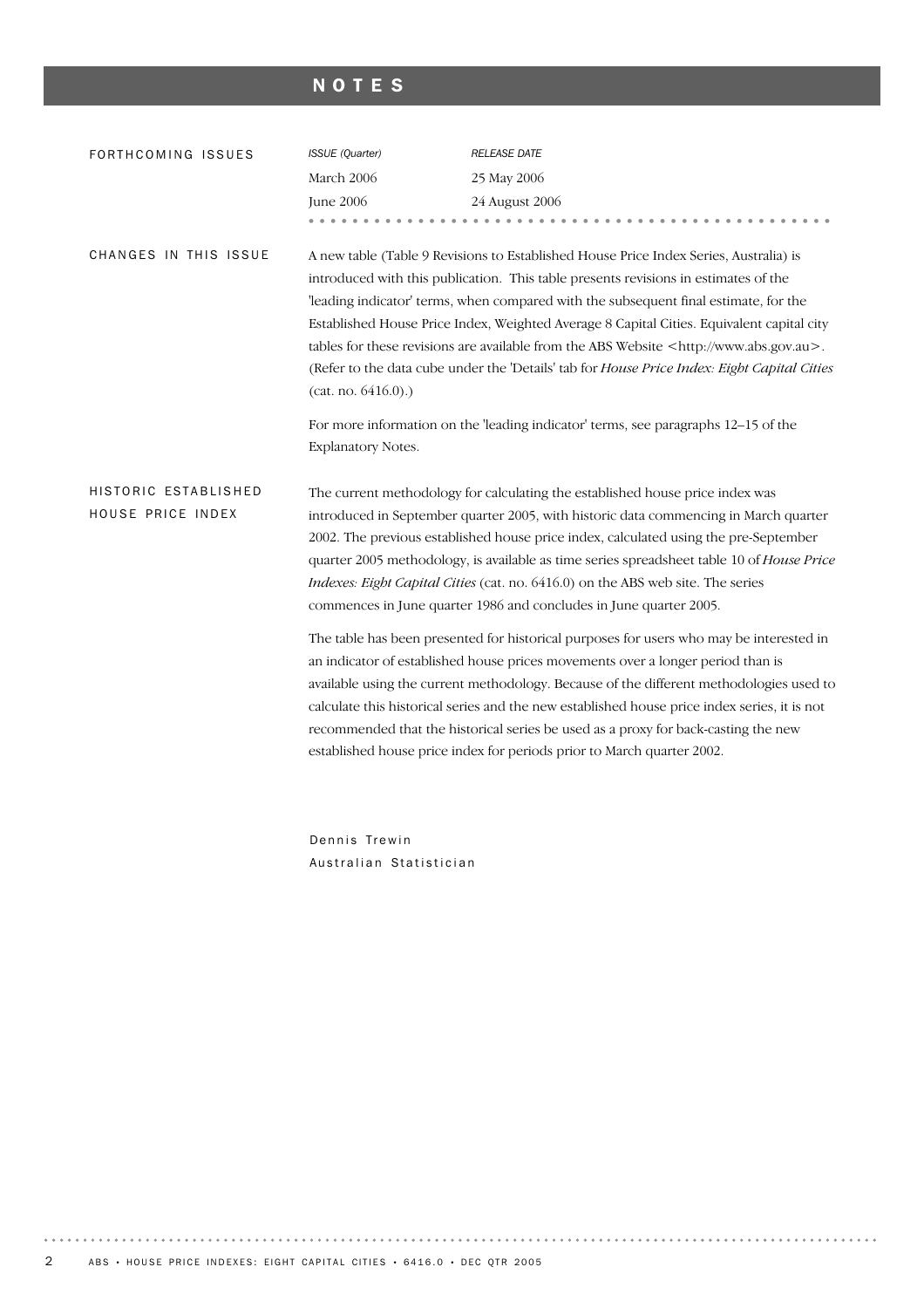|           |        |           |                 |          |        |        |        |          | Weighted<br>average<br>of eight<br>capital |
|-----------|--------|-----------|-----------------|----------|--------|--------|--------|----------|--------------------------------------------|
| Period    | Sydney | Melbourne | <b>Brisbane</b> | Adelaide | Perth  | Hobart | Darwin | Canberra | cities                                     |
|           |        |           |                 |          |        |        |        |          |                                            |
| 2002-03   | 89.3   | 89.9      | 75.5            | 83.1     | 84.4   | 69.0   | 87.7   | 82.7     | 86.6                                       |
| 2003-04   | 100.0  | 100.0     | 100.0           | 100.0    | 100.0  | 100.0  | 100.0  | 100.0    | 100.0                                      |
| 2004-05   | r96.1  | r101.9    | r104.2          | 106.5    | r114.4 | r111.8 | 115.9  | r99.9    | r101.2                                     |
| 2002      |        |           |                 |          |        |        |        |          |                                            |
| June      | 81.6   | 84.3      | 64.5            | 73.3     | 77.2   | 57.6   | 81.6   | 70.7     | 78.8                                       |
| September | 85.4   | 86.3      | 69.3            | 76.1     | 79.0   | 60.5   | 84.1   | 74.9     | 82.0                                       |
| December  | 88.5   | 88.3      | 72.5            | 80.3     | 82.4   | 63.9   | 86.0   | 80.1     | 85.0                                       |
| 2003      |        |           |                 |          |        |        |        |          |                                            |
| March     | 89.7   | 90.2      | 77.1            | 85.5     | 85.9   | 71.9   | 89.3   | 84.7     | 87.4                                       |
| June      | 93.7   | 94.9      | 83.1            | 90.5     | 90.2   | 79.7   | 91.3   | 90.9     | 92.0                                       |
| September | 98.4   | 99.0      | 93.3            | 97.0     | 94.0   | 91.4   | 93.6   | 97.7     | 97.4                                       |
| December  | 102.4  | 102.0     | 100.6           | 99.6     | 98.8   | 99.3   | 98.5   | 101.7    | 101.5                                      |
| 2004      |        |           |                 |          |        |        |        |          |                                            |
| March     | 101.5  | 99.6      | 102.3           | 101.0    | 102.3  | 101.6  | 104.8  | 100.3    | 101.2                                      |
| June      | 97.7   | 99.4      | 103.8           | 102.4    | 104.9  | 107.8  | 103.0  | 100.3    | 100.0                                      |
| September | 97.1   | 99.7      | 102.6           | 104.5    | 106.9  | 108.6  | 108.2  | 98.7     | 100.0                                      |
| December  | 97.6   | 102.4     | 104.0           | 106.5    | 111.8  | 111.4  | 112.7  | 100.3    | 101.7                                      |
| 2005      |        |           |                 |          |        |        |        |          |                                            |
| March     | 95.5   | 102.0     | 104.8           | 107.0    | 116.3  | 112.5  | 120.1  | 100.6    | 101.3                                      |
| June      | r94.2  | r103.4    | r105.5          | r107.8   | r122.5 | r114.5 | r122.6 | r100.0   | r101.9                                     |
| September | p92.9  | p103.0    | p105.5          | p108.9   | p128.4 | p115.3 | p130.8 | p100.2   | p101.9                                     |
| December  | p93.8  | p105.4    | p107.6          | p110.1   | p136.9 | p117.4 | p138.8 | p101.1   | p104.0                                     |
|           |        |           |                 |          |        |        |        |          |                                            |

(b) Estimates for the two most recent quarters are experimental p preliminary figure or series subject to revision (see paragraph 12 and 13 of the Explanatory Notes).

r revised

(a) Reference base of each index:  $2003-04 = 100.0$ .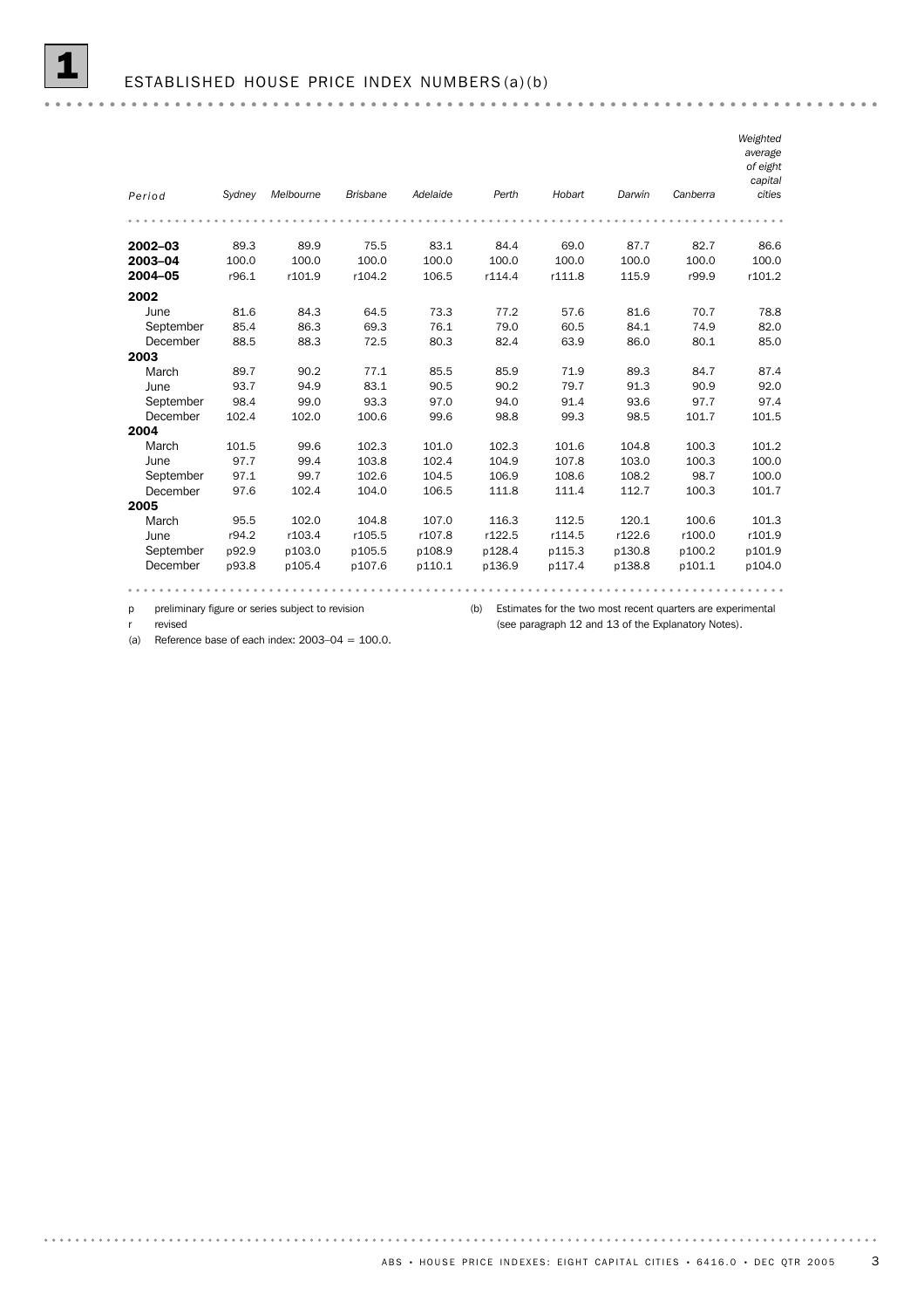## 2 ESTABLISHED HOUSE PRICE INDEXES, Percentage Changes

| Period                   | Sydney               | Melbourne                                                       | Brisbane             | Adelaide                                  | Perth                | Hobart               | Darwin               | Canberra             | Weighted<br>average<br>of eight<br>capital<br>cities |
|--------------------------|----------------------|-----------------------------------------------------------------|----------------------|-------------------------------------------|----------------------|----------------------|----------------------|----------------------|------------------------------------------------------|
|                          |                      |                                                                 |                      |                                           |                      |                      |                      |                      |                                                      |
|                          |                      | PERCENTAGE CHANGE (from previous financial year)                |                      |                                           |                      |                      |                      |                      |                                                      |
| $2002 - 03$              | $\ddot{\phantom{0}}$ | $\sim$ $\sim$                                                   | $\sim$ $\sim$        | $\sim$ $\sim$                             | $\sim$ $\sim$        | $\ddotsc$            | $\sim$ $\sim$        | $\sim$ $\sim$        | $\sim$ $\sim$                                        |
| 2003-04                  | 12.0                 | 11.2                                                            | 32.5                 | 20.3                                      | 18.5                 | 44.9                 | 14.0                 | 20.9                 | 15.5                                                 |
| 2004-05                  | $r - 3.9$            | r1.9                                                            | r4.2                 | 6.5                                       | r14.4                | r11.8                | 15.9                 | $r - 0.1$            | r1.2                                                 |
|                          |                      | PERCENTAGE CHANGE (from corresponding quarter of previous year) |                      |                                           |                      |                      |                      |                      |                                                      |
| 2002                     |                      |                                                                 |                      |                                           |                      |                      |                      |                      |                                                      |
| June                     | $\sim$               | $\ddot{\phantom{0}}$                                            | $\ddot{\phantom{1}}$ | $\sim$ $\sim$                             | $\ddotsc$            | $\ddotsc$            | $\sim$ $\sim$        | $\ddot{\phantom{0}}$ | $\ddotsc$                                            |
| September                | $\ddot{\phantom{0}}$ | $\ddot{\phantom{0}}$                                            | $\ddot{\phantom{0}}$ | $\sim$ $\sim$                             | $\ddot{\phantom{0}}$ | $\ddot{\phantom{a}}$ | $\ddot{\phantom{a}}$ | $\ddotsc$            |                                                      |
| December                 | $\ddot{\phantom{0}}$ | $\ddotsc$                                                       | $\ddot{\phantom{1}}$ | $\sim$ $\sim$                             | $\sim$               | $\sim$ $\sim$        | $\sim$ $\sim$        | . .                  | $\sim$                                               |
| 2003                     |                      |                                                                 |                      |                                           |                      |                      |                      |                      |                                                      |
| March                    | 18.2                 | 13.7                                                            | 24.6                 | 22.7                                      | 13.8                 | 27.7                 | 9.4                  | 27.4                 | 17.6                                                 |
| June                     | 14.8                 | 12.6                                                            | 28.8                 | 23.5                                      | 16.8                 | 38.4                 | 11.9                 | 28.6                 | 16.8                                                 |
| September                | 15.2                 | 14.7                                                            | 34.6                 | 27.5                                      | 19.0                 | 51.1                 | 11.3                 | 30.4                 | 18.8                                                 |
| December                 | 15.7                 | 15.5                                                            | 38.8                 | 24.0                                      | 19.9                 | 55.4                 | 14.5                 | 27.0                 | 19.4                                                 |
| 2004                     |                      |                                                                 |                      |                                           |                      |                      |                      |                      |                                                      |
| March                    | 13.2                 | 10.4                                                            | 32.7                 | 18.1                                      | 19.1                 | 41.3                 | 17.4                 | 18.4                 | 15.8                                                 |
| June                     | 4.3                  | 4.7                                                             | 24.9                 | 13.1                                      | 16.3                 | 35.3                 | 12.8                 | 10.3                 | 8.7                                                  |
| September                | $-1.3$               | 0.7                                                             | 10.0                 | 7.7                                       | 13.7                 | 18.8                 | 15.6                 | 1.0                  | 2.7                                                  |
| December                 | $-4.7$               | 0.4                                                             | 3.4                  | 6.9                                       | 13.2                 | 12.2                 | 14.4                 | $-1.4$               | 0.2                                                  |
| 2005                     |                      |                                                                 |                      |                                           |                      |                      |                      |                      |                                                      |
| March                    | $-5.9$               | 2.4                                                             | 2.4                  | 5.9                                       | 13.7                 | 10.7                 | 14.6                 | 0.3                  | 0.1                                                  |
| June                     | $r - 3.6$            | r4.0                                                            | r1.6                 | r5.3                                      | r16.8                | r6.2                 | r19.0                | $r - 0.3$            | r1.9                                                 |
| September                | $p - 4.3$            | p3.3                                                            | p2.8                 | p4.2                                      | p20.1                | p6.2                 | p20.9                | p1.5                 | p1.9                                                 |
| December                 | $p - 3.9$            | p2.9                                                            | p3.5                 | p3.4                                      | p22.5                | p5.4                 | p23.2                | p0.8                 | p2.3                                                 |
|                          |                      |                                                                 |                      | PERCENTAGE CHANGE (from previous quarter) |                      |                      |                      |                      |                                                      |
| 2002                     |                      |                                                                 |                      |                                           |                      |                      |                      |                      |                                                      |
| June                     | 7.5                  | 6.3                                                             | 4.2                  | 5.2                                       | 2.3                  | 2.3                  | 0.0                  | 6.3                  | 6.1                                                  |
| September                | 4.7                  | 2.4                                                             | 7.4                  | 3.8                                       | 2.3                  | 5.0                  | 3.1                  | 5.9                  | 4.1                                                  |
| December                 | 3.6                  | 2.3                                                             | 4.6                  | 5.5                                       | 4.3                  | 5.6                  | 2.3                  | 6.9                  | 3.7                                                  |
| 2003                     |                      |                                                                 |                      |                                           |                      |                      |                      |                      |                                                      |
| March                    | 1.4                  | 2.2                                                             | 6.3                  | 6.5                                       | 4.2                  | 12.5                 | 3.8                  | 5.7                  | 2.8                                                  |
| June                     | 4.5                  | 5.2                                                             | 7.8                  | 5.8                                       | 5.0                  | 10.8                 | 2.2                  | 7.3                  | 5.3                                                  |
| September                | 5.0                  | 4.3                                                             | 12.3                 | 7.2                                       | 4.2                  | 14.7                 | 2.5                  | 7.5                  | 5.9                                                  |
| December                 | 4.1                  | 3.0                                                             | 7.8                  | 2.7                                       | 5.1                  | 8.6                  | 5.2                  | 4.1                  | 4.2                                                  |
| 2004                     |                      |                                                                 |                      |                                           |                      |                      |                      |                      |                                                      |
| March                    | $-0.9$               | $-2.4$                                                          | 1.7                  | 1.4                                       | 3.5                  | 2.3                  | 6.4                  | $-1.4$               | $-0.3$                                               |
| June                     | $-3.7$               | $-0.2$                                                          | 1.5                  | 1.4                                       | 2.5                  | 6.1                  | $-1.7$               | 0.0                  | $-1.2$                                               |
| September                | $-0.6$               | 0.3                                                             | $-1.2$               | 2.1                                       | 1.9                  | 0.7                  | 5.0                  | $-1.6$               | 0.0                                                  |
| December                 | 0.5                  | 2.7                                                             | 1.4                  | 1.9                                       | 4.6                  | 2.6                  | 4.2                  | 1.6                  | 1.7                                                  |
| 2005                     |                      |                                                                 |                      |                                           |                      |                      |                      |                      |                                                      |
| March                    | $-2.2$               | $-0.4$                                                          | 0.8                  | 0.5                                       | 4.0                  | 1.0                  | 6.6                  | 0.3                  | $-0.4$                                               |
| June                     | $r - 1.4$            | r1.4                                                            | r0.7                 | r0.7                                      | r5.3                 | r1.8                 | r2.1                 | $r - 0.6$            | r0.6                                                 |
| September                | $p - 1.4$            | $p - 0.4$                                                       | p0.0                 | p1.0                                      | p4.8                 | p0.7                 | p6.7                 | p0.2                 | p0.0                                                 |
| December                 | p1.0                 | p2.3                                                            | p2.0                 | p1.1                                      | p6.6                 | p1.8                 | p6.1                 | p0.9                 | p2.1                                                 |
|                          |                      | .                                                               |                      |                                           |                      |                      |                      |                      |                                                      |
| not applicable<br>$\sim$ |                      |                                                                 |                      |                                           | revised<br>r         |                      |                      |                      |                                                      |

p preliminary figure or series subject to revision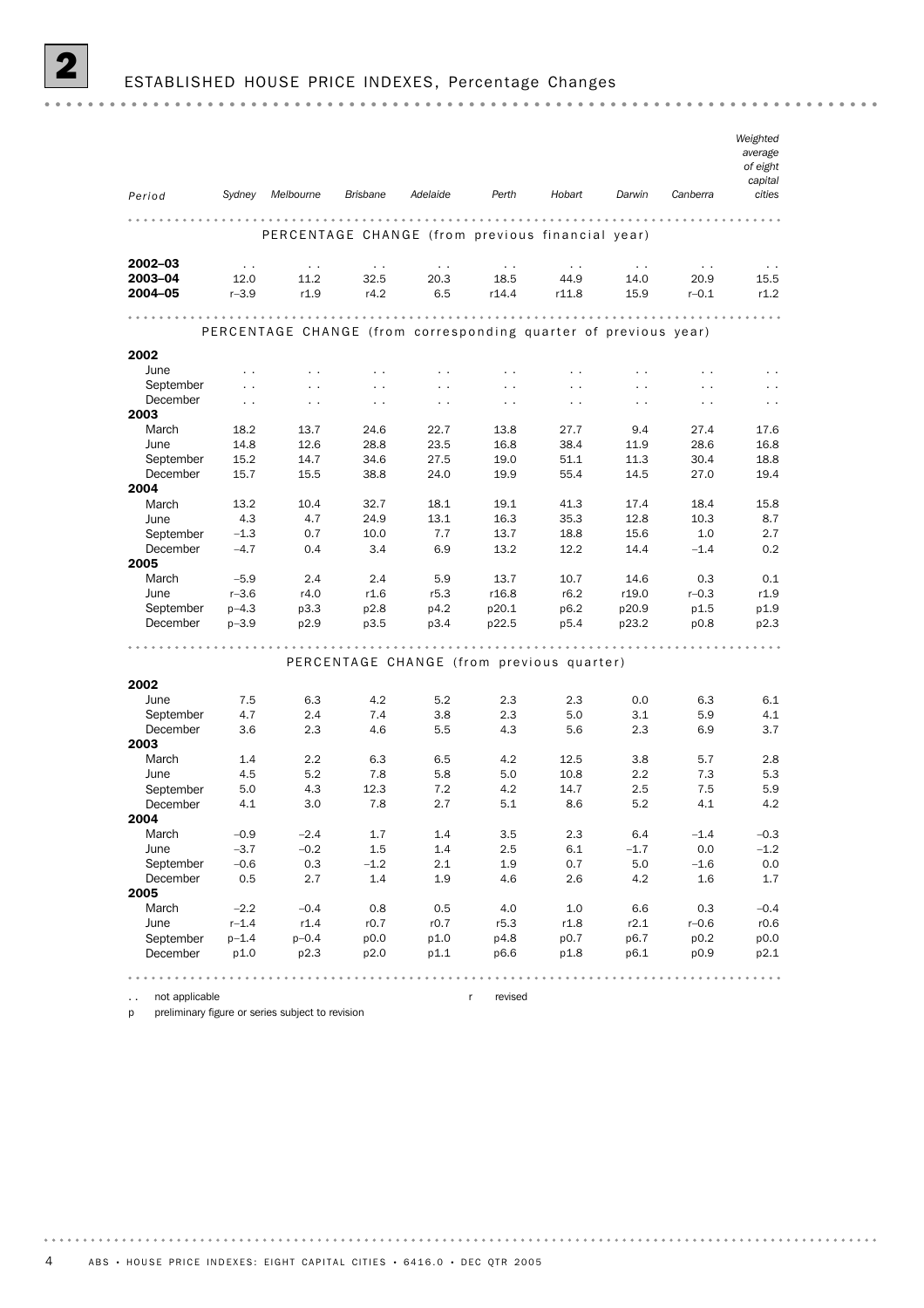|           |        |           |                 |          |       |        |        |          | Weighted<br>average<br>of eight<br>capital |
|-----------|--------|-----------|-----------------|----------|-------|--------|--------|----------|--------------------------------------------|
| Period    | Sydney | Melbourne | <b>Brisbane</b> | Adelaide | Perth | Hobart | Darwin | Canberra | cities                                     |
|           |        |           |                 |          |       |        |        |          |                                            |
| 2002-03   | 96.1   | 96.2      | 88.4            | 94.0     | 91.4  | 92.2   | 94.8   | 91.6     | 93.1                                       |
| 2003-04   | 100.0  | 100.0     | 100.0           | 100.0    | 100.0 | 100.0  | 100.0  | 100.0    | 100.0                                      |
| 2004-05   | 105.3  | 103.3     | 105.5           | 103.6    | 111.9 | 111.6  | 109.5  | 102.0    | 106.1                                      |
| 2002      |        |           |                 |          |       |        |        |          |                                            |
| June      | 94.5   | 93.7      | 84.1            | 91.2     | 89.2  | 87.0   | 92.1   | 88.1     | 90.4                                       |
| September | 95.0   | 94.0      | 86.0            | 92.6     | 89.6  | 88.7   | 93.3   | 89.0     | 91.3                                       |
| December  | 95.5   | 94.7      | 87.2            | 93.8     | 90.5  | 89.8   | 93.3   | 90.2     | 92.1                                       |
| 2003      |        |           |                 |          |       |        |        |          |                                            |
| March     | 96.7   | 96.7      | 88.4            | 94.5     | 91.6  | 93.7   | 96.2   | 92.0     | 93.5                                       |
| June      | 97.2   | 99.2      | 91.9            | 95.2     | 94.0  | 96.4   | 96.3   | 95.3     | 95.6                                       |
| September | 98.4   | 99.6      | 96.2            | 96.9     | 96.9  | 96.9   | 96.4   | 98.7     | 97.7                                       |
| December  | 99.2   | 99.4      | 99.6            | 99.4     | 98.9  | 98.2   | 99.3   | 99.8     | 99.3                                       |
| 2004      |        |           |                 |          |       |        |        |          |                                            |
| March     | 100.4  | 100.0     | 101.1           | 101.5    | 100.8 | 100.9  | 100.4  | 100.4    | 100.7                                      |
| June      | 102.0  | 101.0     | 103.1           | 102.2    | 103.3 | 104.0  | 104.0  | 101.1    | 102.3                                      |
| September | 103.1  | 102.4     | 103.8           | 102.2    | 105.7 | 105.9  | 106.9  | 101.6    | 103.6                                      |
| December  | 104.8  | 102.7     | 105.6           | 103.8    | 109.5 | 111.5  | 107.6  | 101.6    | 105.4                                      |
| 2005      |        |           |                 |          |       |        |        |          |                                            |
| March     | 106.1  | 104.1     | 106.0           | 104.1    | 114.2 | 114.0  | 110.1  | 101.8    | 107.1                                      |
| June      | 107.0  | 104.0     | 106.5           | 104.4    | 118.3 | 115.1  | 113.2  | 102.9    | 108.2                                      |
| September | 107.4  | 106.2     | 106.3           | 105.2    | 122.7 | 115.4  | 114.7  | 103.7    | 109.1                                      |
| December  | 107.7  | 106.3     | 107.2           | 105.7    | 127.8 | 115.4  | 117.3  | 104.9    | 110.0                                      |
|           |        |           |                 |          |       |        |        |          |                                            |

(a) Reference base of each index:  $2003-04 = 100.0$ .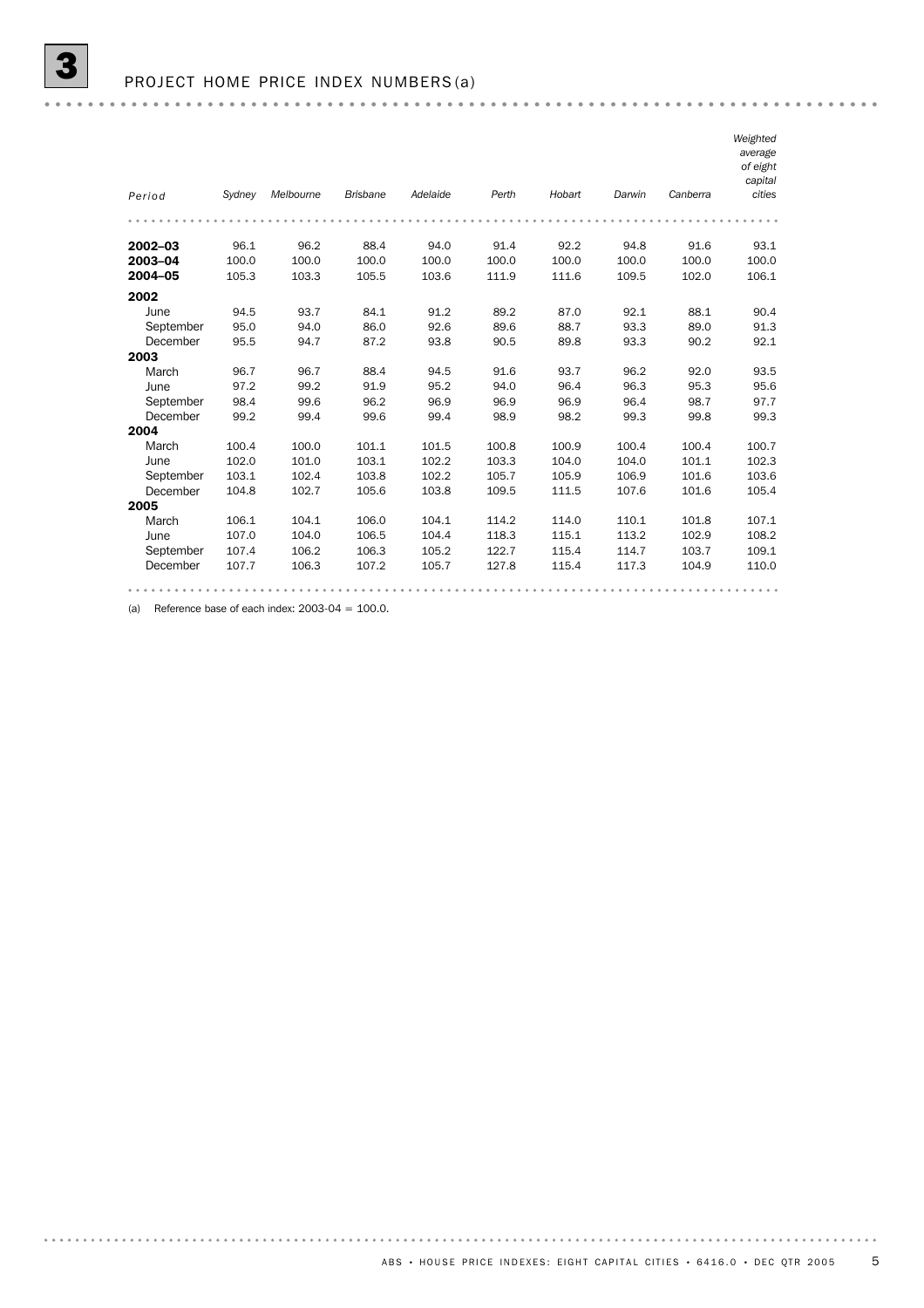

### PROJECT HOME PRICE INDEXES, Percentage changes

| Period      | Sydney  | Melbourne                                                       | Brisbane | Adelaide                                  | Perth         | Hobart  | Darwin  | Canberra | Weighted<br>average<br>of eight<br>capital<br>cities |
|-------------|---------|-----------------------------------------------------------------|----------|-------------------------------------------|---------------|---------|---------|----------|------------------------------------------------------|
|             |         |                                                                 |          |                                           | .             |         | .       |          |                                                      |
|             |         | PERCENTAGE CHANGE (from previous financial year)                |          |                                           |               |         |         |          |                                                      |
| $2002 - 03$ | 2.9     | 3.6                                                             | 7.2      | 5.1                                       | 3.2           | 9.2     | 5.6     | 6.1      | 4.4                                                  |
| 2003-04     | 4.1     | 4.0                                                             | 13.1     | 6.4                                       | 9.4           | 8.5     | 5.5     | 9.2      | 7.4                                                  |
| 2004-05     | 5.3     | 3.3                                                             | 5.5      | 3.6                                       | 11.9          | 11.6    | 9.5     | 2.0      | 6.1                                                  |
|             |         |                                                                 |          |                                           |               |         |         |          |                                                      |
|             |         | PERCENTAGE CHANGE (from corresponding quarter of previous year) |          |                                           |               |         |         |          |                                                      |
| 2002        |         |                                                                 |          |                                           |               |         |         |          |                                                      |
| June        | 2.7     | 4.2                                                             | 3.6      | 5.4                                       | 2.2           | 5.5     | 4.8     | 5.3      | 3.3                                                  |
| September   | 2.7     | 2.7                                                             | 5.5      | 5.9                                       | 1.9           | 6.9     | 6.0     | 5.5      | 3.6                                                  |
| December    | 2.5     | 1.6                                                             | 6.7      | 5.5                                       | 2.4           | 7.7     | 4.9     | 4.9      | 3.6                                                  |
| 2003        |         |                                                                 |          |                                           |               |         |         |          |                                                      |
| March       | 3.4     | 4.0                                                             | 6.8      | 5.0                                       | 3.0           | 11.4    | 6.7     | 6.4      | 4.5                                                  |
| June        | 2.9     | 5.9                                                             | 9.3      | 4.4                                       | 5.4           | 10.8    | 4.6     | 8.2      | 5.8                                                  |
| September   | 3.6     | 6.0                                                             | 11.9     | 4.6                                       | 8.1           | 9.2     | 3.3     | 10.9     | 7.0                                                  |
| December    | 3.9     | 5.0                                                             | 14.2     | 6.0                                       | 9.3           | 9.4     | 6.4     | 10.6     | 7.8                                                  |
| 2004        |         |                                                                 |          |                                           |               |         |         |          |                                                      |
| March       | 3.8     | 3.4                                                             | 14.4     | 7.4                                       | 10.0          | 7.7     | 4.4     | 9.1      | 7.7                                                  |
| June        | 4.9     | 1.8                                                             | 12.2     | 7.4                                       | 9.9           | 7.9     | 8.0     | 6.1      | 7.0                                                  |
| September   | 4.8     | 2.8                                                             | 7.9      | 5.5                                       | 9.1           | 9.3     | 10.9    | 2.9      | 6.0                                                  |
| December    | 5.6     | 3.3                                                             | 6.0      | 4.4                                       | 10.7          | 13.5    | 8.4     | 1.8      | 6.1                                                  |
| 2005        |         |                                                                 |          |                                           |               |         |         |          |                                                      |
| March       | 5.7     | 4.1                                                             | 4.8      | 2.6                                       | 13.3          | 13.0    | 9.7     | 1.4      | 6.4                                                  |
| June        | 4.9     | 3.0                                                             | 3.3      | $2.2\phantom{0}$                          | 14.5          | 10.7    | 8.8     | 1.8      | 5.8                                                  |
| September   | 4.2     | 3.7                                                             | 2.4      | 2.9                                       | 16.1          | 9.0     | 7.3     | 2.1      | 5.3                                                  |
| December    | 2.8     | 3.5                                                             | 1.5      | 1.8                                       | 16.7          | 3.5     | 9.0     | 3.2      | 4.4                                                  |
|             |         |                                                                 |          |                                           | <b>AAAAAA</b> |         |         |          |                                                      |
|             |         |                                                                 |          | PERCENTAGE CHANGE (from previous quarter) |               |         |         |          |                                                      |
| 2002        |         |                                                                 |          |                                           |               |         |         |          |                                                      |
| June        | 1.1     | 0.8                                                             | 1.6      | 1.3                                       | 0.3           | 3.4     | 2.1     | 1.8      | 1.0                                                  |
| September   | 0.5     | 0.3                                                             | 2.3      | 1.5                                       | 0.4           | 2.0     | 1.3     | 1.0      | 1.0                                                  |
| December    | 0.5     | 0.7                                                             | 1.4      | 1.3                                       | 1.0           | 1.2     | 0.0     | 1.3      | 0.9                                                  |
| 2003        |         |                                                                 |          |                                           |               |         |         |          |                                                      |
| March       | 1.3     | 2.1                                                             | 1.4      | 0.7                                       | 1.2           | 4.3     | 3.1     | 2.0      | 1.5                                                  |
| June        | 0.5     | 2.6                                                             | 4.0      | 0.7                                       | 2.6           | 2.9     | 0.1     | 3.6      | 2.2                                                  |
| September   | 1.2     | 0.4                                                             | 4.7      | 1.8                                       | 3.1           | 0.5     | 0.1     | 3.6      | 2.2                                                  |
| December    | 0.8     | $-0.2$                                                          | 3.5      | 2.6                                       | 2.1           | 1.3     | 3.0     | 1.1      | 1.6                                                  |
| 2004        |         |                                                                 |          |                                           |               |         |         |          |                                                      |
| March       | $1.2\,$ | 0.6                                                             | $1.5\,$  | $2.1\,$                                   | 1.9           | 2.7     | $1.1\,$ | 0.6      | 1.4                                                  |
| June        | $1.6\,$ | 1.0                                                             | 2.0      | 0.7                                       | $2.5\,$       | 3.1     | 3.6     | 0.7      | 1.6                                                  |
| September   | 1.1     | 1.4                                                             | 0.7      | $0.0\,$                                   | 2.3           | 1.8     | $2.8\,$ | $0.5\,$  | 1.3                                                  |
| December    | 1.6     | 0.3                                                             | 1.7      | 1.6                                       | 3.6           | 5.3     | 0.7     | $0.0\,$  | 1.7                                                  |
| 2005        |         |                                                                 |          |                                           |               |         |         |          |                                                      |
| March       | $1.2\,$ | 1.4                                                             | 0.4      | $0.3\,$                                   | 4.3           | 2.2     | 2.3     | 0.2      | $1.6\,$                                              |
| June        | $0.8\,$ | $-0.1$                                                          | 0.5      | $0.3\,$                                   | 3.6           | $1.0\,$ | 2.8     | $1.1\,$  | 1.0                                                  |
| September   | 0.4     | 2.1                                                             | $-0.2$   | 0.8                                       | 3.7           | 0.3     | 1.3     | $0.8\,$  | 0.8                                                  |
| December    | 0.3     | 0.1                                                             | 0.8      | 0.5                                       | 4.2           | 0.0     | 2.3     | $1.2\,$  | 0.8                                                  |
|             |         |                                                                 |          |                                           |               |         |         |          |                                                      |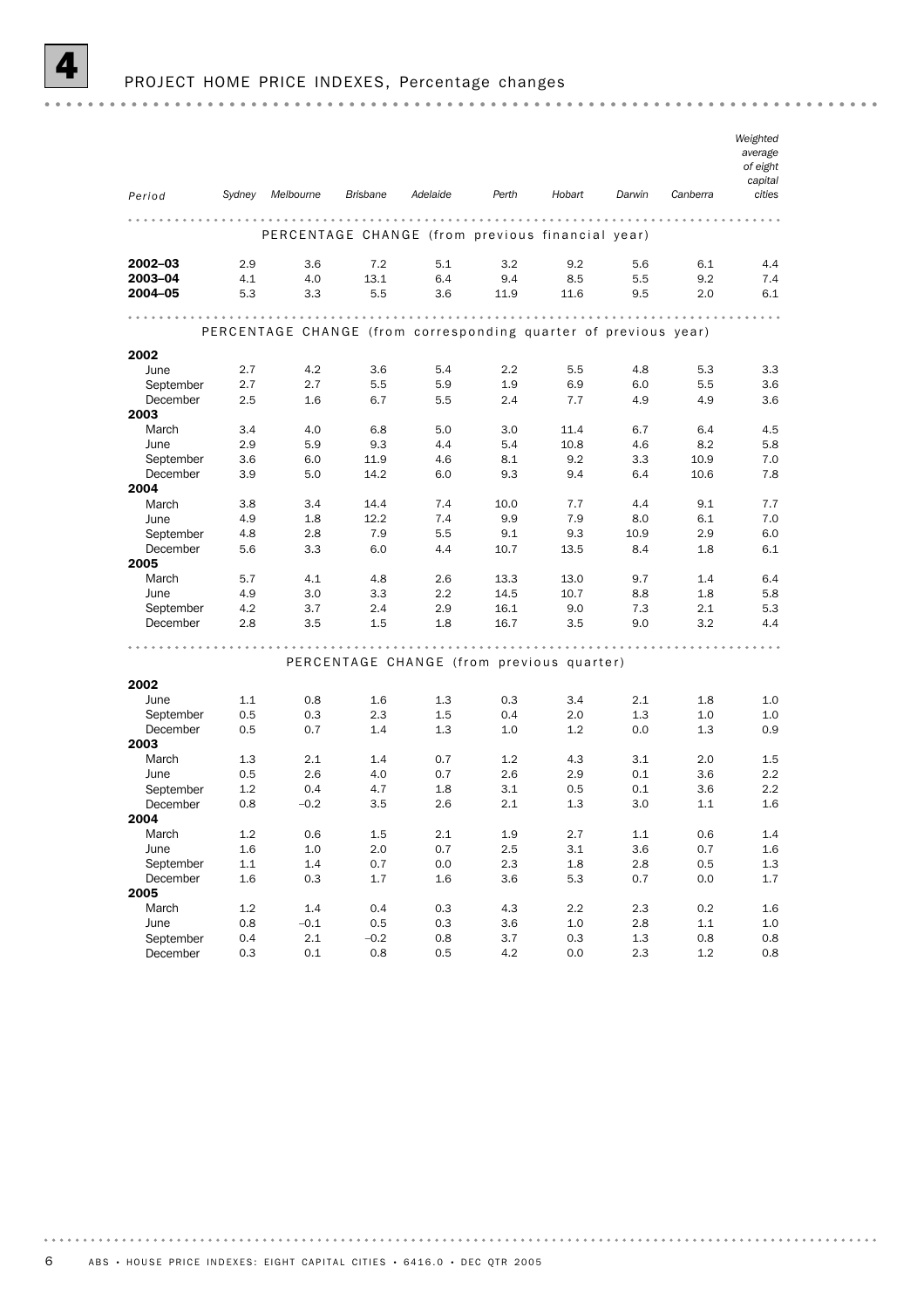|           |             |         |                  |                | National   |
|-----------|-------------|---------|------------------|----------------|------------|
|           |             |         | <b>Materials</b> | Construction   | accounts   |
|           |             |         | used in          | industry total | private    |
|           | Established | Project | house            | hourly rates   | housing    |
| Period    | houses(b)   | homes   | building         | of pay         | investment |
|           |             |         |                  |                |            |
|           |             |         |                  |                |            |
| 2002-03   | 86.6        | 93.1    | 97.2             | 96.3           | 93.6       |
| 2003-04   | 100.0       | 100.0   | 100.0            | 100.0          | 100.0      |
| 2004-05   | r101.2      | 106.1   | 103.4            | 105.1          | 105.8      |
| 2002      |             |         |                  |                |            |
| June      | 78.8        | 90.4    | 95.2             | 93.8           | 91.0       |
| September | 82.0        | 91.3    | 95.9             | 95.1           | 92.0       |
| December  | 85.0        | 92.1    | 96.9             | 95.7           | 92.8       |
| 2003      |             |         |                  |                |            |
| March     | 87.4        | 93.5    | 97.5             | 96.9           | 93.9       |
| June      | 92.0        | 95.6    | 98.4             | 97.4           | 95.7       |
| September | 97.4        | 97.7    | 99.0             | 98.8           | 97.7       |
| December  | 101.5       | 99.3    | 99.5             | 99.1           | 99.4       |
| 2004      |             |         |                  |                |            |
| March     | 101.2       | 100.7   | 100.1            | 100.3          | 100.8      |
| June      | 100.0       | 102.3   | 101.4            | 101.7          | 102.2      |
| September | 100.0       | 103.6   | 102.2            | 103.2          | 103.6      |
| December  | 101.7       | 105.4   | 103.0            | 104.6          | 105.0      |
| 2005      |             |         |                  |                |            |
| March     | 101.3       | 107.1   | 103.8            | 105.9          | 106.6      |
| June      | r101.9      | 108.2   | 104.7            | 106.7          | 107.8      |
| September | p101.9      | 109.1   | 105.0            | 108.1          | 109.0      |
| December  | p104.0      | 110.0   | 105.4            | 109.3          | nya        |

nya not yet available

p preliminary figure or series subject to revision

r revised

(a) Reference base of each index:  $2003-04 = 100.0$ .

(b) Estimates for the two most recent quarters are experimental (see paragraph 12 and 13 of the Explanatory Notes)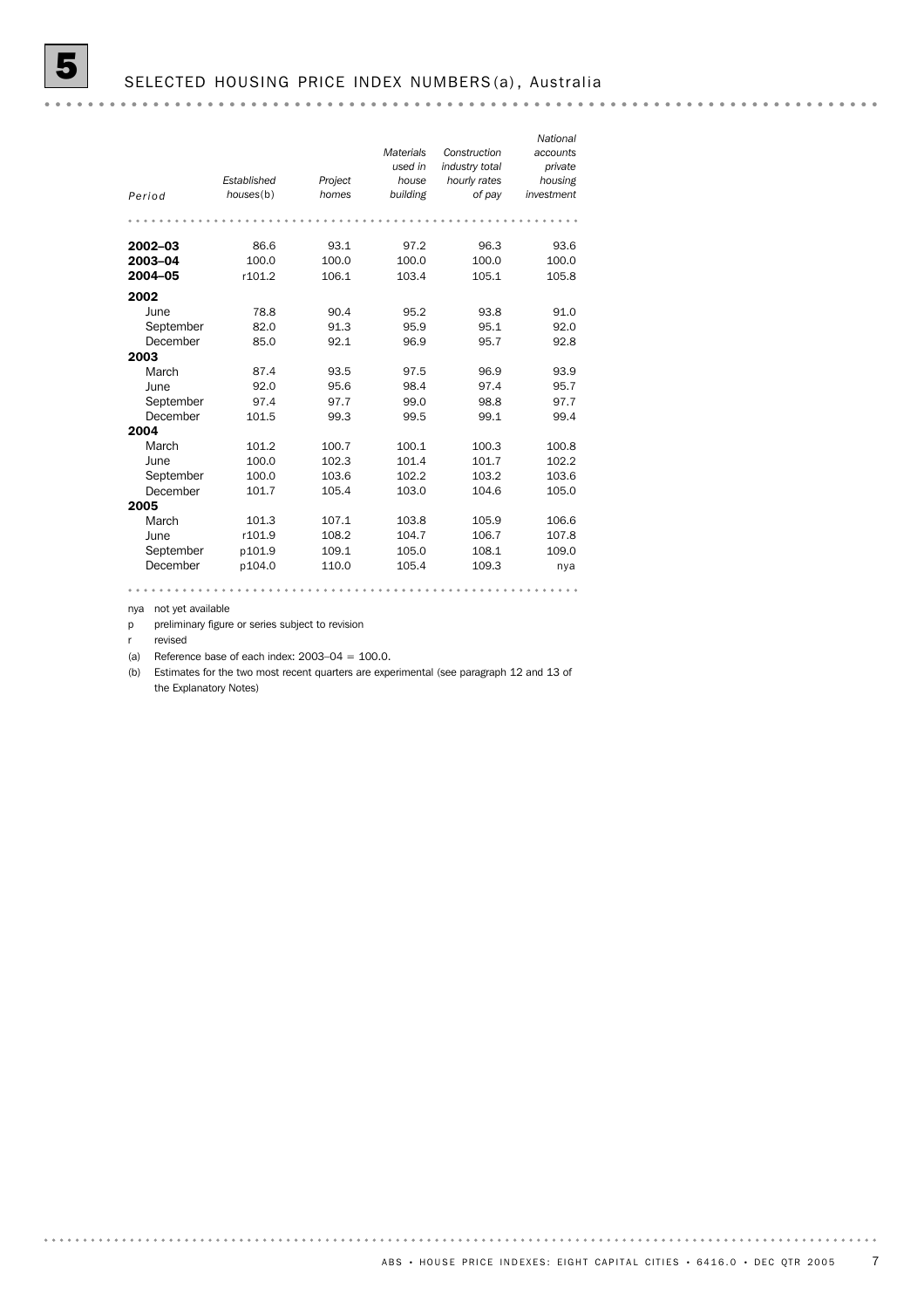*National Construction Materials accounts industry total used in private Established Project house hourly rates housing Period houses homes building of pay investment* PERCENTAGE CHANGE (from previous financial year) **2002–03** . . . 4.4 3.6 3.4 4.0 2003–04 15.5 7.4 2.9 3.8 6.8 2004–05 r1.2 6.1 3.4 5.1 5.8 PERCENTAGE CHANGE (from corresponding quarter of previous year) 2002 June . . 3.3 2.7 2.7 2.9 September . . 3.6 3.2 3.0 3.6 December . . 3.6 3.9 3.1 3.5 2003 March 17.6 4.5 3.8 3.6 3.9 June 16.8 5.8 3.4 3.8 5.2 September 18.8 7.0 3.2 3.9 6.2 December 19.4 7.8 2.7 3.6 7.1 2004 March 15.8 7.7 2.7 3.5 7.3 dune 8.7 7.0 3.0 4.4 6.8<br>September 2.7 6.0 3.2 4.5 6.0 dune 8.7 7.0 3.0 4.4 6.8<br>September 2.7 6.0 3.2 4.5 6.0 December 0.2 6.1 3.5 5.5 5.6 2005 March 0.1 6.4 3.7 5.6 5.8 June r1.9 5.8 3.3 4.9 5.5 September p1.9 5.3 2.7 4.7 5.2 December p2.3 4.4 2.3 4.5 nya PERCENTAGE CHANGE (from previous quarter) 2002 June 6.1 1.0 1.4 0.3 0.7 September 4.1 1.0 0.7 1.4 1.1 December 3.7 0.9 1.0 0.6 0.9 2003 March 2.8 1.5 0.6 1.3 1.2 June 5.3 2.2 0.9 0.5 1.9 September 5.9 2.2 0.6 1.4 2.1<br>December 4.2 1.6 0.5 0.3 1.7 September 5.9 2.2 0.6 1.4 2.1 2004 March –0.3 1.4 0.6 1.2 1.4 June –1.2 1.6 1.3 1.4 1.4 September 2.0 1.3 2.6 1.5 1.4 December 1.7 1.7 0.8 1.4 1.4 2005 March –0.4 1.6 0.8 1.2 1.5 Vidition<br>June r0.6 1.0 0.9 0.8 1.1 September p0.0 0.8 0.3 1.3 1.1 December p2.1 0.8 0.4 1.1 nya

.. not applicable nya not yet available

p preliminary figure or series subject to revision

r revised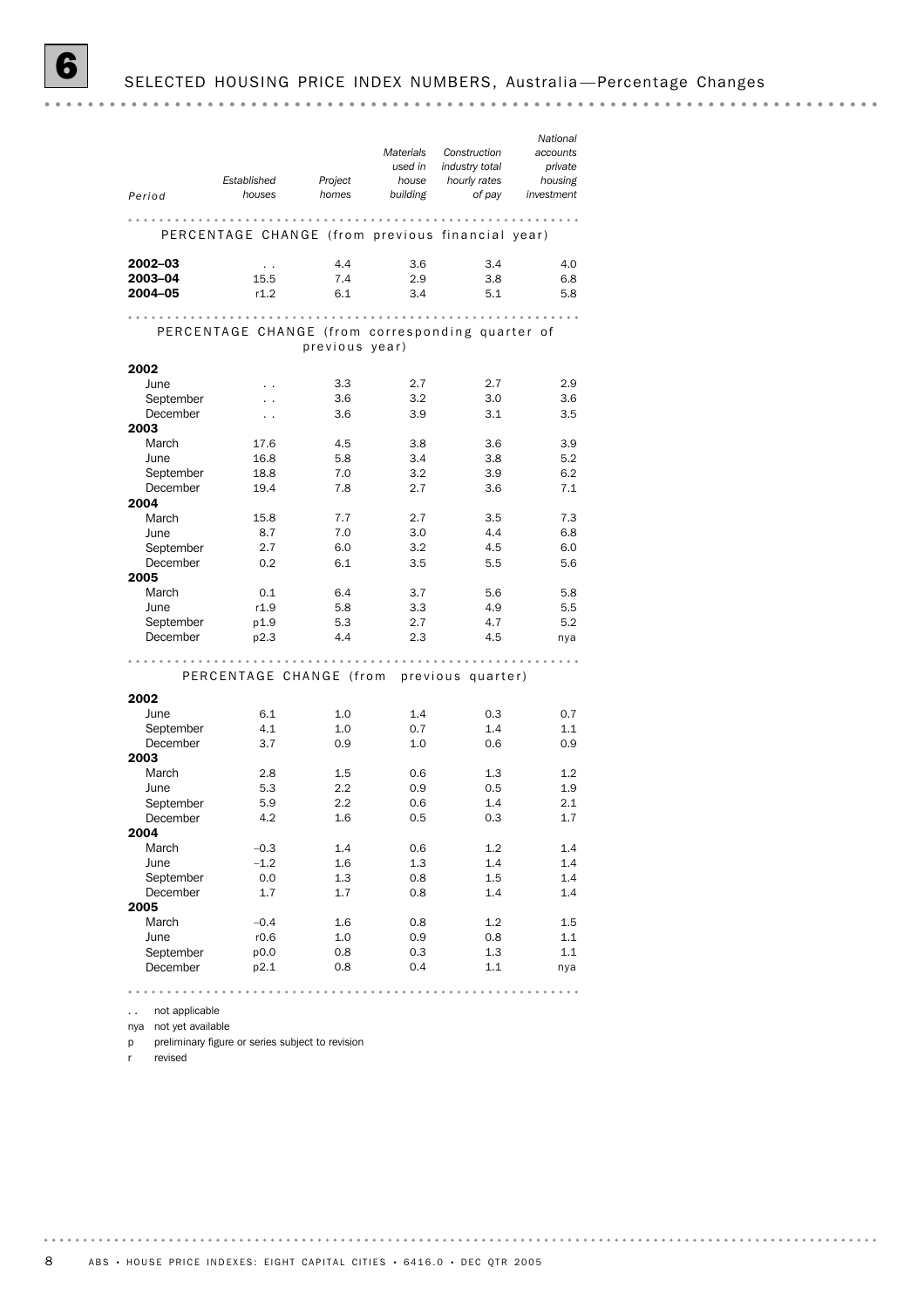*Sydney Melbourne Brisbane Adelaide Perth Hobart Darwin Canberra Period* \$'000 \$'000 \$'000 \$'000 \$'000 \$'000 \$'000 \$'000 2002 June 393.0 260.0 182.5 175.0 190.0 116.0 180.0 258.0 September 413.0 265.0 197.6 197.0 198.0 195.0 10.0 100.0 298.0<br>September 413.0 265.0 197.6 181.0 195.0 124.0 186.0 275.0 December 444.0 280.0 208.0 195.0 205.8 128.0 195.0 291.0 2003 March 434.0 270.0 225.0 208.0 216.0 144.3 198.0 300.0 June 460.0 287.4 240.0 219.0 225.0 148.0 195.0 330.0 September 480.0 295.0 269.0 230.0 236.0 165.0 208.0 355.0 December 520.0 320.0 297.0 245.0 250.0 182.8 220.9 373.0 2004 March 523.0 305.0 302.0 250.0 255.0 200.0 221.5 375.0 June r498.3 r307.4 305.0 255.0 262.0 225.0 225.0 374.3 September 500.0 r302.0 r305.0 257.5 259.9 r227.1 235.0 351.0 December 515.0 r320.5 310.0 265.0 280.0 240.0 247.0 372.0 2005 March 485.0 r310.0 r310.0 267.0 290.0 240.0 255.0 375.0 June 495.5 320.0 310.0 270.0 300.0 250.0 260.0 374.0 September nya nya nya nya nya nya nya nya<br>December nya nya nya nya nya nya nya nya nya December nya nya nya nya nya nya nya nya 

nya not yet available (a) See paragraph 27 of the Explanatory Notes.

r revised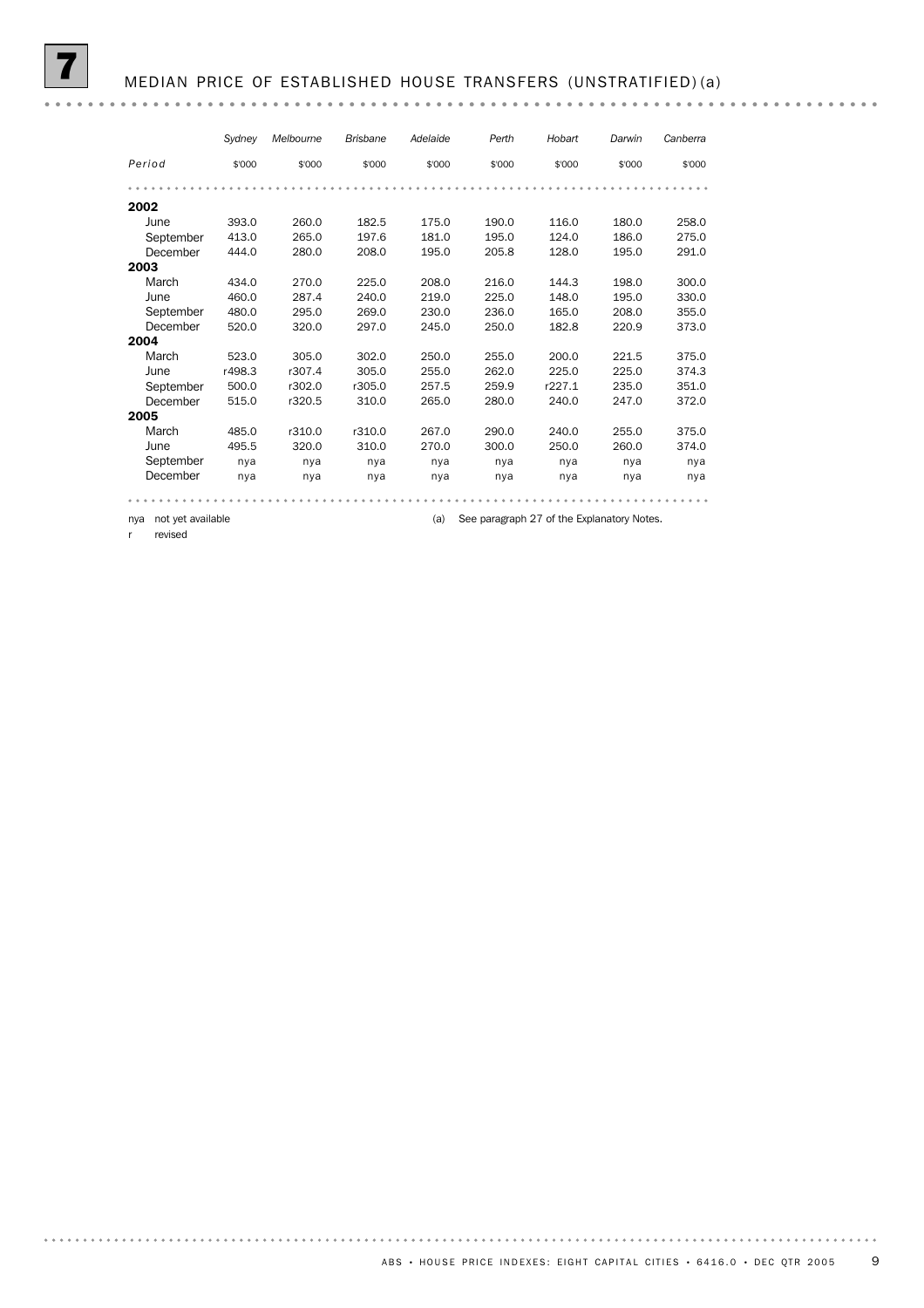#### NUMBER OF ESTABLISHED HOUSE TRANSFERS (a)

*Sydney Melbourne Brisbane Adelaide Perth Hobart Darwin Canberra Period* no. no. no. no. no. no. no. no. 2002–03 62 190 62 855 49 938 21 081 34 313 6 095 2 111 5 805 2003–04 r50 871 r57 414 r41 247 19 354 29 544 r5 154 2 671 4 621 2004–05 39 799 55 453 33 251 18 386 33 074 3 574 2 735 4 012 2002<br>June June 15 520 17 120 11 927 5 574 8 280 1 465 524 1 764 September 16 706 15 722 11 742 4 983 7 328 1 484 540 1 407 December 15 398 16 137 11 547 5 139 7 662 1 463 469 1 497 2003 March 13 700 14 558 13 566 5 438 9 434 1 595 497 1 352 June 16 386 16 438 13 083 5 521 9 889 1 553 605 1 549 September 16 993 r17 073 14 480 5 117 8 237 1 584 680 1 363 December 11 809 r14 372 9 196 4 771 6 876 1 246 668 1 181 2004 March 10 183 r12 588 r9 161 4 800 7 667 1 246 644 987<br>
June r11 886 r13 381 r8 410 4 666 6 764 r1 078 679 1 090<br>
September r10 184 r13 739 r8 510 4 591 8 495 r954 693 814 dune r11 886 r13 381 r8 410 4 000 0 104 11 contract contract contract contract contract contract contract contra<br>December r10 761 r14 608 r8 224 4 735 7 632 r978 672 1 158 June r11 886 r13 381 r8 410 4 666 6 764 r1 078 679 1 090 September r10 184 r13 739 r8 510 4 591 8 495 r954 693 814 2005<br>March March r8 871 r12 818 r8 586 r4 506 r8 493 r837 699 r995 June 9 983 14 288 7 931 4 554 8 454 805 671 1 045 September nya nya nya nya nya nya nya nya December nya nya nya nya nya nya nya nya 

nya not yet available

revised

(a) See paragraph 27 of the Explanatory Notes.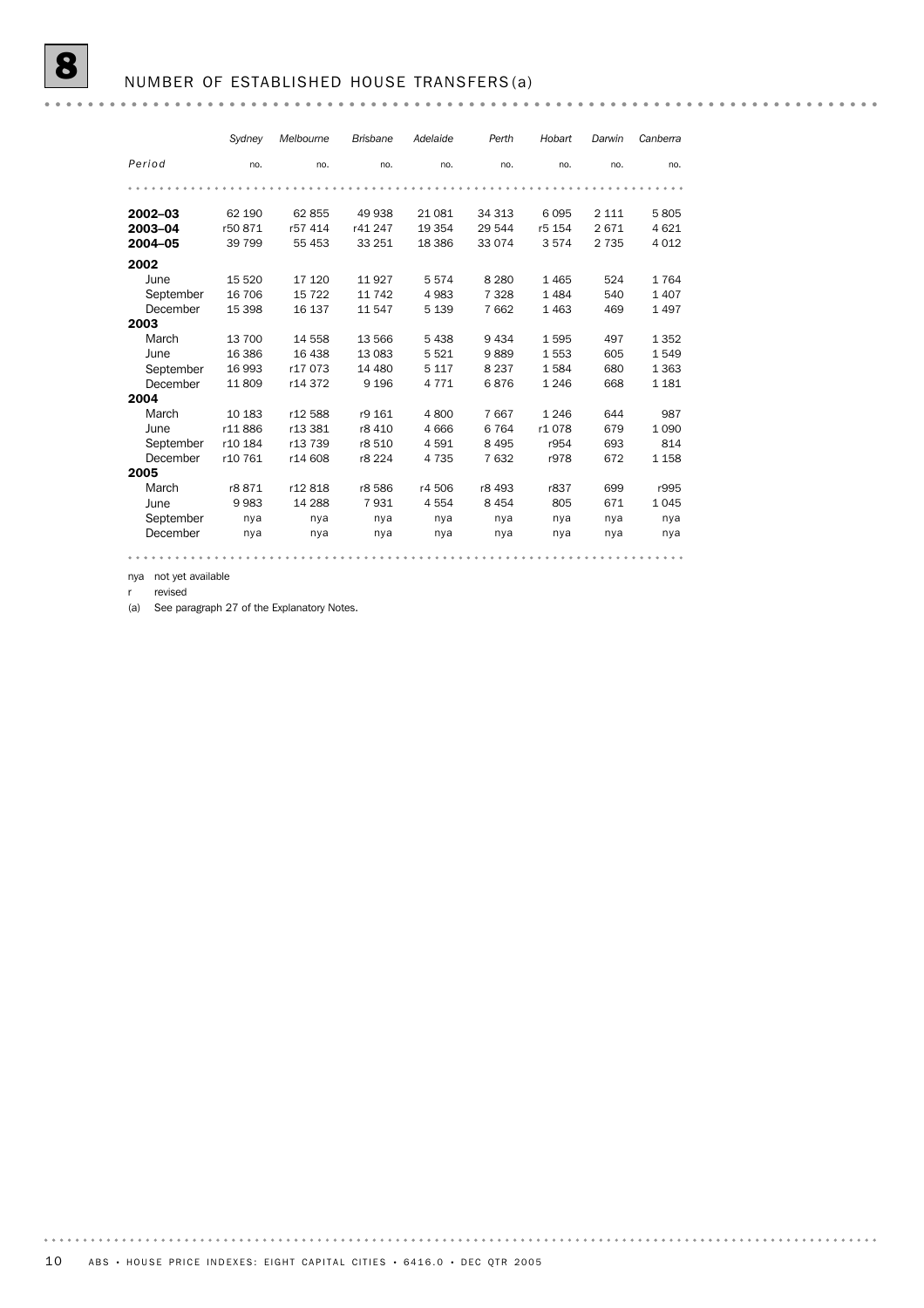|          |                                           |                      |                                                      |                |     | DIFFERENCE BETWEEN                              |              |
|----------|-------------------------------------------|----------------------|------------------------------------------------------|----------------|-----|-------------------------------------------------|--------------|
|          |                                           |                      |                                                      |                |     | FINAL ESTIMATE AND:                             |              |
|          |                                           |                      |                                                      |                |     |                                                 |              |
| Period   |                                           | 1st estimate         | 2nd estimate                                         | Final estimate |     | 1st estimate                                    | 2nd estimate |
|          |                                           |                      |                                                      |                |     |                                                 |              |
|          |                                           |                      | $INDEX$ NUMBER $(c)$                                 |                |     | INDEX POINTS                                    |              |
| 2005     |                                           |                      |                                                      |                |     |                                                 |              |
| June     |                                           | $\ddot{\phantom{0}}$ | 102.0                                                | 101.9          |     | $\ddot{\phantom{1}}$                            | $-0.1$       |
|          | September                                 | 101.0                | 101.9                                                | nya            |     | nya                                             | nya          |
| December |                                           | 104.0                | nya                                                  | nya            |     | nya                                             | nya          |
|          |                                           |                      |                                                      |                |     |                                                 |              |
|          |                                           |                      | ANNUAL PERCENTAGE CHANGE(d)                          |                |     | PERCENTAGE POINTS                               |              |
| 2005     |                                           |                      |                                                      |                |     |                                                 |              |
| June     |                                           | $\sim$ $\sim$        | 2.0                                                  | 1.9            |     | $\ddot{\phantom{1}}$                            | $-0.1$       |
|          | September                                 | 1.0                  | 1.9                                                  | nya            |     | nya                                             | nya          |
| December |                                           | 2.3                  | nya                                                  | nya            |     | nya                                             | nya          |
|          |                                           |                      |                                                      |                |     |                                                 |              |
|          |                                           |                      | QUARTERLY PERCENTAGE CHANGE(e)                       |                |     | PERCENTAGE POINTS                               |              |
| 2005     |                                           |                      |                                                      |                |     |                                                 |              |
| June     |                                           | $\ddot{\phantom{a}}$ | 0.7                                                  | 0.6            |     | $\ddot{\phantom{1}}$                            | $-0.1$       |
|          | September                                 | $-1.0$               | 0.0                                                  | nya            |     | nya                                             | nya          |
| December |                                           | 2.1                  | nya                                                  | nya            |     | nya                                             | nya          |
|          |                                           |                      |                                                      |                |     |                                                 |              |
|          | not applicable                            |                      |                                                      |                | (c) | Reference base: $2003-04 = 100.0$               |              |
| nya      | not yet available                         |                      |                                                      |                | (d) | Percentage change from corresponding quarter of |              |
| (a)      | Weighted average of eight capital cities. |                      |                                                      |                |     | previous year.                                  |              |
| (b)      |                                           |                      | Series commence in June quarter 2005. See paragraphs |                | (e) | Percentage change from previous quarter.        |              |
|          | 13-15 of the Explanatory Notes.           |                      |                                                      |                |     |                                                 |              |

ABS • HOUSE PRICE INDEXES: EIGHT CAPITAL CITIES • 6416.0 • DEC QTR 2005 11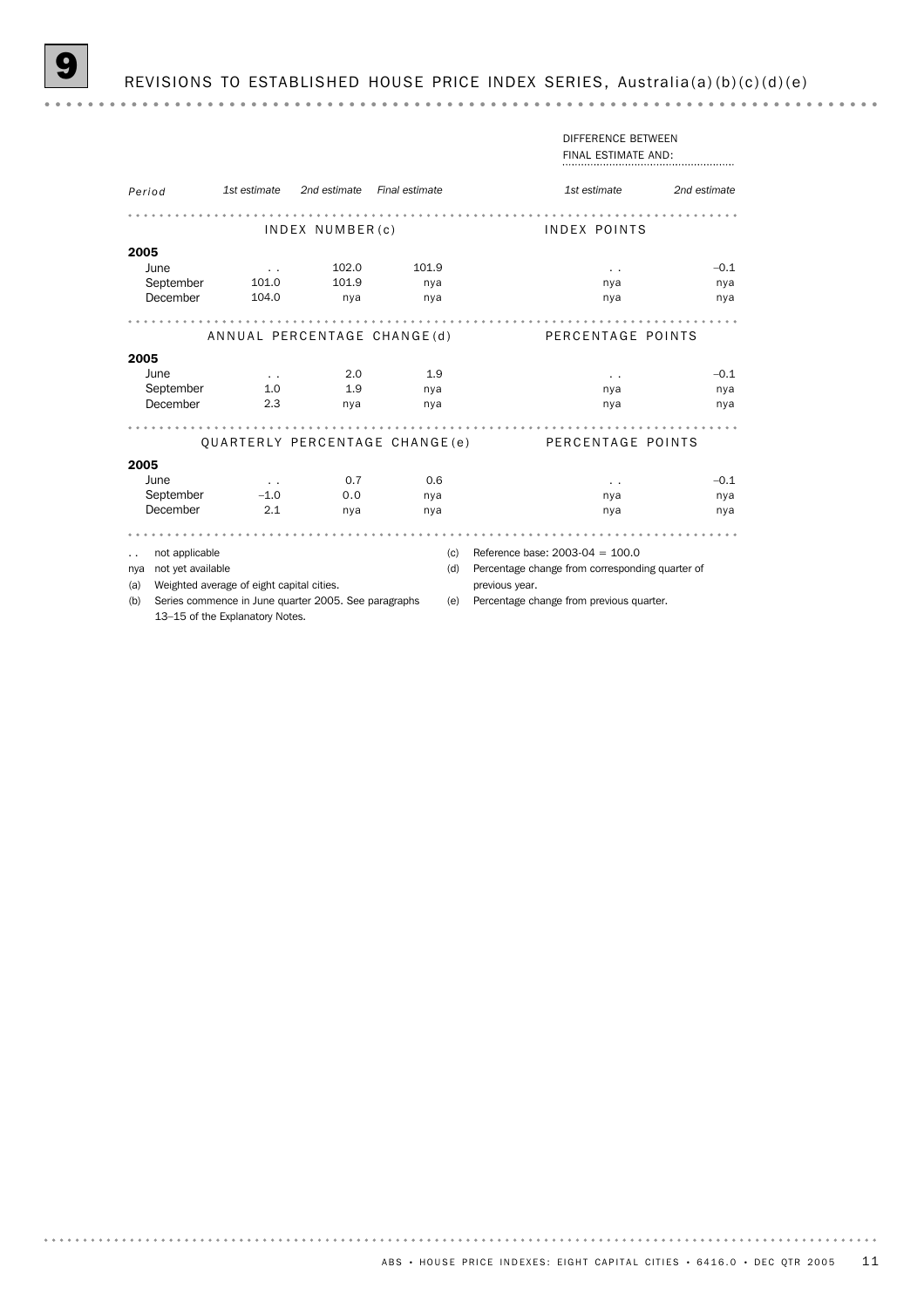### EXPLANATORY NOTES

| <i><b>INTRODUCTION</b></i>        | This publication provides estimates of changes in house prices for each of the eight<br>1<br>capital cities of Australia. The information is presented in the form of price indexes<br>constructed separately for Established Houses and for Project Homes (see below for<br>definitions). It is calculated on the reference base $2003-04 = 100.0$ for each of the eight<br>capital cities as well as a weighted average of them. The capital city indexes measure<br>price movements over time in each city individually. They do not measure differences in<br>price levels between cities.                                                                                                                                                                                      |
|-----------------------------------|-------------------------------------------------------------------------------------------------------------------------------------------------------------------------------------------------------------------------------------------------------------------------------------------------------------------------------------------------------------------------------------------------------------------------------------------------------------------------------------------------------------------------------------------------------------------------------------------------------------------------------------------------------------------------------------------------------------------------------------------------------------------------------------|
|                                   | The index for Project Homes is compiled for use in calculating the House purchase<br>$\mathbf{2}^{\prime}$<br>expenditure class of the Consumer Price Index (CPI). The index for Established Houses,<br>while not contributing to the CPI, is compiled and published along with the Project<br>Homes index in recognition of the widespread interest in information specifically relating<br>to housing prices.                                                                                                                                                                                                                                                                                                                                                                     |
|                                   | To assist in the analysis of housing price movements at the national level, aggregated<br>З<br>series have also been compiled and are presented in tables 5 and 6 along with series for<br>prices of materials used in house building, construction industry hourly rates of pay and<br>private housing investment (from the Australian National Accounts). For information on<br>the derivation of series in these tables see paragraphs 20-26.                                                                                                                                                                                                                                                                                                                                    |
|                                   | 4 Table 7 presents a city-wide median price (unstratified) of house sales data available<br>from the State/Territory Land Titles Office or Valuers' General (VGs) Office in each<br>capital city. These median prices are 'raw' medians from the available data set and<br>quarterly changes in them will not concord with the published Established house price<br>indexes for each city which are compiled in strata and weighted by the value of housing<br>stock. Numbers of established house transfers recorded each quarter by the VGs are<br>presented in Table 8.                                                                                                                                                                                                          |
| DEFINITIONS<br>Established houses | The price index for established houses covers transactions in detached residential<br>5<br>dwellings on their own block of land regardless of age (i.e. including new houses sold as<br>a house/land package as well as second-hand houses). Price changes therefore relate to<br>changes in the total price of dwelling and land.                                                                                                                                                                                                                                                                                                                                                                                                                                                  |
| Project homes                     | Project homes are dwellings available for construction on a client's block of land.<br>6<br>Price changes relate only to the cost of constructing the dwelling (excluding land).                                                                                                                                                                                                                                                                                                                                                                                                                                                                                                                                                                                                    |
| PRICE INDEXES                     | A price index is concerned with measuring pure price change – that is, it is<br>7<br>concerned with isolating and measuring that element of price change which is not<br>brought about by any change to either the quantity or the quality of the goods or<br>services for which the index is required.                                                                                                                                                                                                                                                                                                                                                                                                                                                                             |
|                                   | The techniques used to construct a price index for project homes are similar to those<br>8<br>used for most other goods. A representative sample of project home models is selected<br>in each city, prices are obtained each quarter and the price movements for each model<br>are weighted together. Constant quality is preserved by calculating price movements on<br>a matched sample basis (i.e. the price movements between adjacent quarters are based<br>on the same models in each quarter). If the specification of an individual model changes<br>substantially or a price is unable to be obtained then that model is excluded from the<br>calculation of price movement. Adjustments are made to raw prices to compensate for<br>any minor changes in specifications. |
|                                   | This standard procedure for constructing price indexes is not viable in the case of<br>9<br>established houses as the observable prices in each period invariably relate to a different<br>set of dwellings. The issue is how to utilise prices for an essentially heterogeneous set of<br>dwellings to construct measures of price change for characteristic or homogeneous<br>dwellings? The ABS Information Paper: Renovating the Established House Price Index<br>(cat. no. 6417.0) provides a more detailed background.                                                                                                                                                                                                                                                        |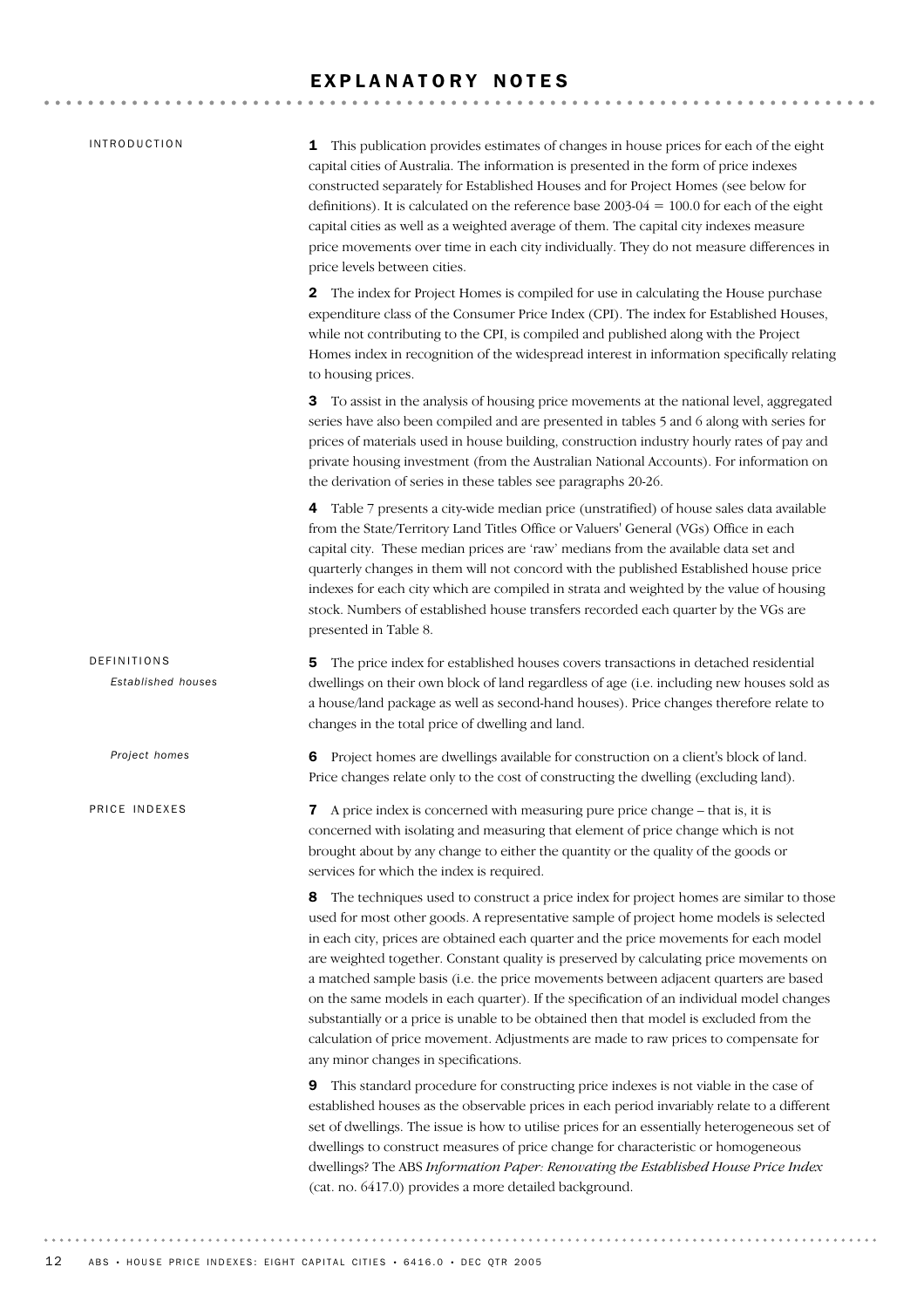*Controlling for the 'quality' effect*

10 The ABS uses regional stratification to control for the 'quality' effect and compositional change. The approach uses location (suburb, postcode) to define regional strata that group together (or 'cluster') houses that are 'similar' in terms of their price determining characteristics. Apart from their physical characteristics, houses that are close share the same neighbourhood characteristics and so the finer the level of stratification available, the more similar or homogenous the cluster of houses will be. However, the finer the level of stratification, the fewer observed property sales will occur. So the clusters defined have to balance the homogeneity of housing characteristics and the number of observations required to produce a reliable median price. The lowest level geographical classification that is commonly available across data sets is the suburb. Therefore, suburbs are the building blocks on which the clusters are based. Ideally, each suburb would form its own cluster as this would maximise the homogeneity of the cluster. However, there are insufficient numbers of observations from quarter to quarter to support this methodology. The ABS has grouped similar suburbs to form clusters with sufficient ongoing observations to determine a reliable median price.

11 Analysis was undertaken to identify which characteristics were the most significant determinants of price. Many of the primary determinants of price were highly correlated with the Socio-Economic Indexes for Areas (SEIFA) index, meaning that the variability in price was largely described by this index. The result was that clusters could be most effectively compiled using the SEIFA index, the percentage of three bedroom houses and the geographical location of the suburb.

12 'Leading indicator' terms are compiled for the most recent two quarters using early VGs' data combined with mortgage lenders' data. These terms are labelled with a 'p' indicating a preliminary estimate. These terms will initially carry an 'experimental' tag until the ABS has sufficient historical data to fully analyse the relationship between these preliminary data and the benchmark series that they are being used to project. *'Leading Indicator'*

> 13 It is important to note that the price indexes, and therefore the percentage changes, for the two most recent quarters are subject to revision as more complete data sets are obtained from the Valuers' General. Table 9, Revisions to Established House Price Index Series, Australia displays, for each time period, these preliminary and final estimates, and the corresponding annual and quarterly percentage changes. The table also displays the size of the revisions made to preliminary estimates of house price index movements. Until greater experience has been gained with these data sets, the ABS is unable to provide any indication of the likely magnitudes of the revisions.

> 14 The columns titled 'Difference between final estimate and first and second estimate' are calculated by subtracting the initial estimates from the final estimate. Consequently, no revisions information will be available until a final estimate has been published. As this series was first published with respect to September quarter 2005, the first period for which preliminary data can be compared with final data is June quarter 2005. No preliminary estimates exist prior to this period.

> 15 Revisions to the weighted average of eight capital cities are included in this publication. Revisions made to each of the individual capital cities are available on the ABS website <http://www.abs.gov.au>. (Refer to the data cube under the 'Details' tab for *House Price Index: Eight Capital Cities* (cat. no. 6416.0).)

> 16 Price information for project homes is obtained each month from a sample of project home builders in each capital city. Sales prices of established houses are obtained from government agencies and home mortgage lenders, and are based on the exchange date of the sales. The exchange date most closely approximates the time at which the market price is determined. Exchange date information is available for all cities except Adelaide and Darwin. For these cities, a modelled exchange date is used.

*Available data*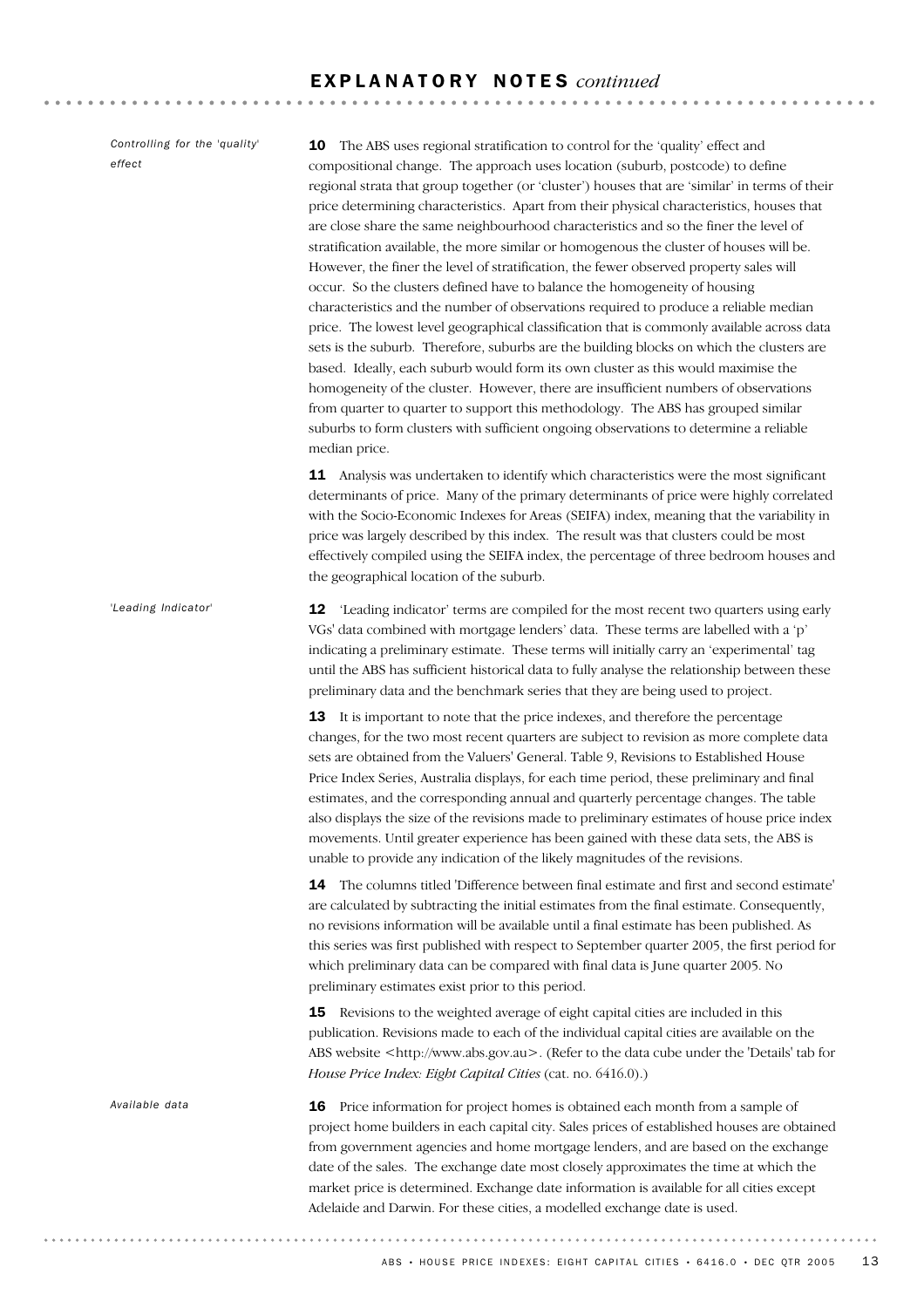### E X P L A N A T O R Y N O T E S *continued*

| Available data continued                           | 17 The delivery of government agency data relating to exchange date is delayed by the<br>normal contract settlement and reporting processes. It is only possible to publish<br>reliable house price movements based on government agency data after approximately<br>six months.                                                                                                                                                                                                                                                                                                                                                                                                                                                                                                                                                                                                                        |
|----------------------------------------------------|---------------------------------------------------------------------------------------------------------------------------------------------------------------------------------------------------------------------------------------------------------------------------------------------------------------------------------------------------------------------------------------------------------------------------------------------------------------------------------------------------------------------------------------------------------------------------------------------------------------------------------------------------------------------------------------------------------------------------------------------------------------------------------------------------------------------------------------------------------------------------------------------------------|
| LIMITATIONS OF HOUSE<br>PRICE INDEXES              | The reliability of each index is largely dependent upon the availability of sufficient<br>18<br>pricing information each quarter. While not a problem for project homes, difficulties are<br>sometimes encountered when compiling the indexes for established houses as the<br>number of price observations available depends on market activity in each quarter. This<br>is most apparent in the established house price indexes for the smaller capital cities<br>(Hobart, Darwin and Canberra).                                                                                                                                                                                                                                                                                                                                                                                                      |
|                                                    | 19 The series most affected by limited market scope is the Darwin established house<br>price index. As can be seen from the data in table 8, the series for Darwin is affected by a<br>relatively low number of transactions in any quarter. Rather than suppress publication,<br>the series are included here because it is believed that the long term trends are reliable.<br>However, because of the limitations in the reliability of individual quarter-to-quarter<br>movements, users are advised to exercise due care when analysing such movements.                                                                                                                                                                                                                                                                                                                                            |
| NATIONAL HOUSE PRICE AND<br>OTHER INDEXES          | 20 These series are presented to facilitate analysis of price movements at a national<br>level. Although coverage is not strictly national in all cases, this does not significantly<br>impair their usefulness. The derivation or source of each series is set out below:                                                                                                                                                                                                                                                                                                                                                                                                                                                                                                                                                                                                                              |
| Established houses                                 | 21 The series for established houses is derived by weighting together the indexes for<br>each of the eight capital cities according to the relative value of housing stock in each<br>capital city. The values were obtained by combining 2001 Population Census house<br>counts with March quarter 2002 mean prices.                                                                                                                                                                                                                                                                                                                                                                                                                                                                                                                                                                                   |
| Project homes                                      | The series for project homes is derived by weighting together the indexes for each<br>22<br>of the eight capital cities. In September quarter 2005, data on housing finance collected<br>by the Australian Prudential Regulatory Authority was used to update the aggregate<br>expenditure on secured finance commitments for the purchase of new dwellings by<br>owner occupiers in 2004-05. The city weights were allocated using data from the Building<br>Activity survey and census data. From June quarter 1996 to June quarter 2005 the value<br>of commitments in 1994-95 was used. The source of weighting information was<br>unpublished data from the ABS survey of Housing Finance for Owner Occupation.<br>Between 1985-86 and June quarter 1996 the value of secured finance commitments to<br>individuals in each of the states and territories for the construction of houses was used. |
|                                                    | 23 Although the capital city price indexes for project homes are compiled for use in<br>calculating the House purchase expenditure class of the CPI, price movements exhibited<br>in the respective series at the national level are not directly comparable. The weighting<br>pattern used in the CPI House purchase index differs from that described above for the<br>project homes index. The weights used for CPI purposes relate to the net acquisition of<br>dwellings (excluding land) by private households in each of the eight capital cities (i.e.<br>they include dwellings acquired from the government and business sectors and<br>alterations and additions to existing dwellings).                                                                                                                                                                                                     |
| Materials used in house<br>building                | The series for materials used in house building is based on that published for the<br>24<br>weighted average of the six state capital cities in Producer Price Indexes, Australia (cat.<br>no. $6427.0$ ), re-referenced to $2003-04 = 100.0$ .                                                                                                                                                                                                                                                                                                                                                                                                                                                                                                                                                                                                                                                         |
| Construction industry total<br>hourly rates of pay | The index for the construction industry total hourly rates of pay excluding bonuses,<br>25<br>private and public, is that published in <i>Labour Price Index</i> , Australia (cat. no. 6345.0).                                                                                                                                                                                                                                                                                                                                                                                                                                                                                                                                                                                                                                                                                                         |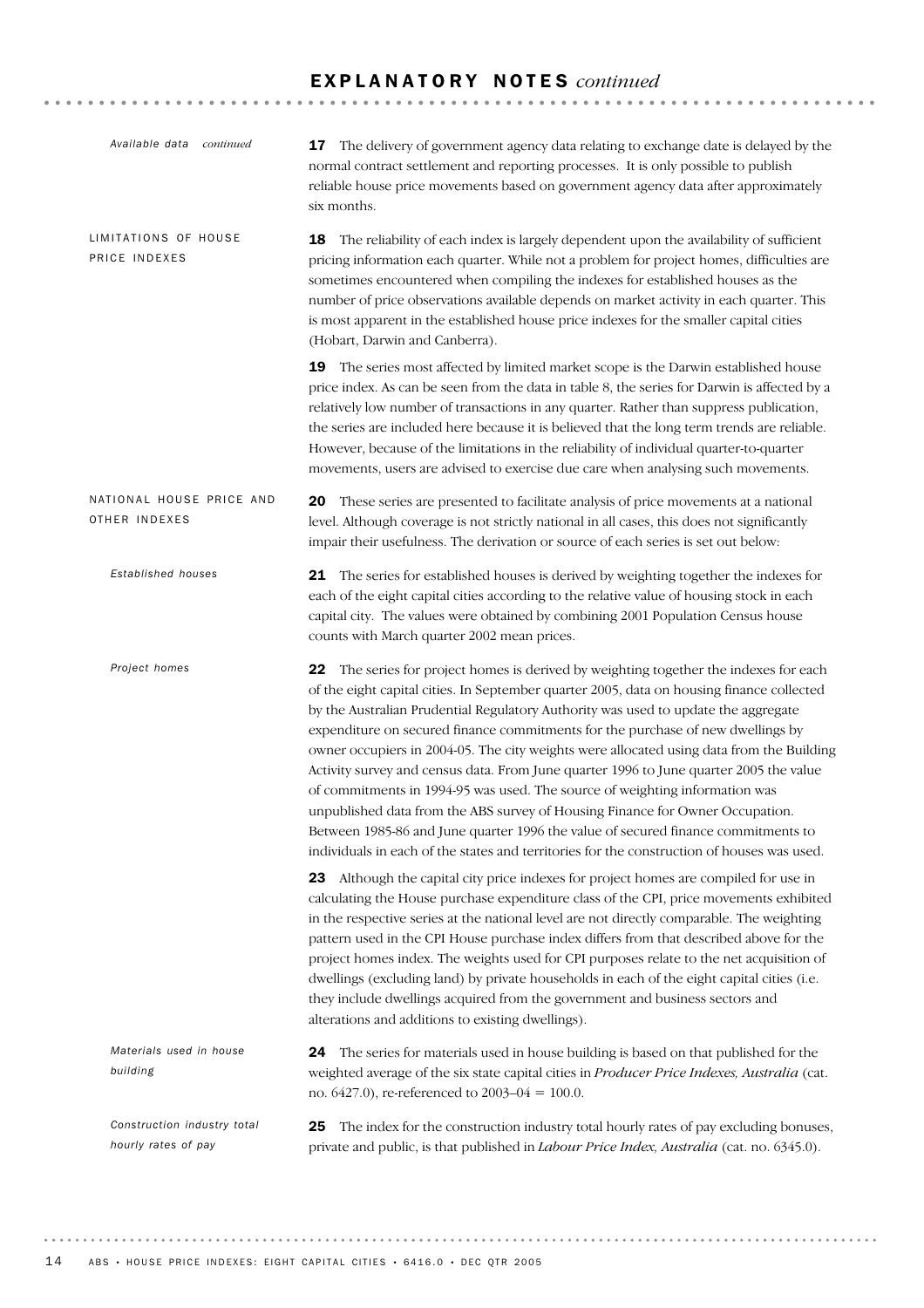### E X P L A N A T O R Y N O T E S *continued*

| Private Housing Investment              | This series for the private housing investment is the annually-reweighted chain<br>26<br>Laspeyres price index for private capital expenditure (houses), as used (but not<br>separately published) in Australian National Accounts: National Income, Expenditure<br>and Product (cat. no. 5206.0), referenced to $2003-04 = 100.0$ .                                                                                                                                                                                                                                                                                                                                                                                                                                                                                                                                              |
|-----------------------------------------|-----------------------------------------------------------------------------------------------------------------------------------------------------------------------------------------------------------------------------------------------------------------------------------------------------------------------------------------------------------------------------------------------------------------------------------------------------------------------------------------------------------------------------------------------------------------------------------------------------------------------------------------------------------------------------------------------------------------------------------------------------------------------------------------------------------------------------------------------------------------------------------|
| <b>ACTIVITY BASED SERIES</b>            | 27 Included in this publication are two activity based tables for unstratified (city-wide)<br>median prices and sales counts for established houses. Table 7 presents unstratified<br>median prices by city by quarter. Table 8 presents the number of established house sales<br>by city by quarter. Both of these tables use VGs' data only, and there is a delay of several<br>months in obtaining these data. Consequently the data presented in tables 7 and 8 will<br>be lagged by two quarters. As the ABS receives more data, these figures will be revised as<br>necessary. The data on median prices are not directly comparable with the established<br>house price indexes (which are compiled in strata and weighted by the value of housing<br>stock).                                                                                                              |
| ANALYSIS OF CHANGES IN<br>INDEX NUMBERS | 28 Each of the indexes presented in this publication is calculated on a quarterly basis<br>with a reference base of $2003-04 = 100.0$ . In compiling these indexes quarterly, the<br>objective is to measure the change in price levels between quarters.                                                                                                                                                                                                                                                                                                                                                                                                                                                                                                                                                                                                                         |
|                                         | <b>29</b> Index numbers are also presented for financial years where the index numbers for<br>financial years are simple (arithmetic) averages of the quarterly index numbers. Index<br>numbers for calendar years may be derived in the same way.                                                                                                                                                                                                                                                                                                                                                                                                                                                                                                                                                                                                                                |
|                                         | <b>30</b> Movements in indexes from one period to another can be expressed either as<br>changes in index points or as percentage changes. The following example illustrates the<br>method of calculating index points changes and percentage changes between any two<br>periods:<br>Project Homes: Perth index numbers-<br>December Quarter 2005<br>127.8 (see table 3)<br>less September Quarter 2005<br>122.7 (see table 3)<br>Change in index points<br>5.1                                                                                                                                                                                                                                                                                                                                                                                                                    |
|                                         | Percentage change<br>$5.1/122.7 \text{ X } 100 = 4.2\%$<br><b>31</b> In this publication, percentage changes are calculated to illustrate three different<br>kinds of movements in index numbers:                                                                                                                                                                                                                                                                                                                                                                                                                                                                                                                                                                                                                                                                                 |
|                                         | movements between consecutive financial years (change between average price<br>levels during one financial year and average price levels during the next financial<br>year)<br>movements between corresponding quarters of consecutive years<br>movements between consecutive quarters.                                                                                                                                                                                                                                                                                                                                                                                                                                                                                                                                                                                           |
| RELATED PUBLICATIONS                    | Users may also wish to refer to the following publications which are available from<br>32<br>the ABS website:<br>Information Paper: Renovating the Established House Price Index, cat. no. 6417.0<br>Australian National Accounts: National Income, Expenditure and Product,<br>cat. no. 5206.0 - issued quarterly<br>Building Activity, Australia, cat. no. 8752.0 - issued quarterly<br>Building Approvals, Australia, cat. no. 8731.0 - issued monthly<br>Consumer Price Index Australia, cat. no. 6401.0 - issued quarterly<br>Housing Finance for Owner Occupation, Australia, cat. no. 5609.0 - issued<br>monthly<br>Producer Price Indexes, Australia, cat. no. 6427.0 - issued quarterly.<br>33 Current publications and other products by the ABS are listed in the Catalogue of<br>Publications and Products (cat. no. 1101.0). The Catalogue is available from any ABS |
|                                         | office or the ABS web site <http: www.abs.gov.au="">. The ABS also issues a daily Release<br/>Advice on the web site which details products to be released in the week ahead.</http:>                                                                                                                                                                                                                                                                                                                                                                                                                                                                                                                                                                                                                                                                                             |